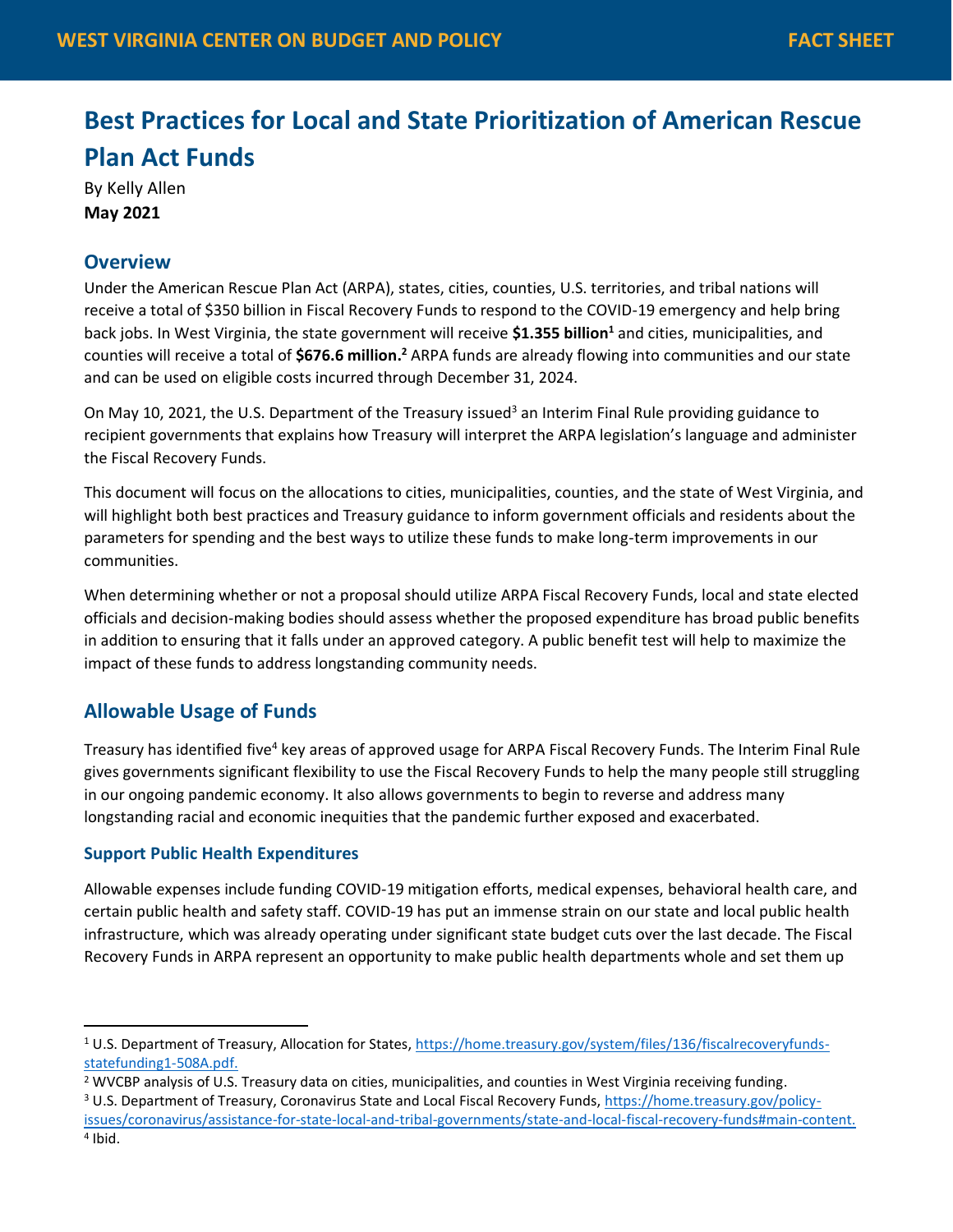for success in the coming years by covering improvements to public health programs in addition to salaries and benefits for public health and safety workers.

Treasury also specifically suggests using the funding to "address disparities in public health that have been exacerbated by the pandemic" and goes on to include eligible expenditures under this category, including new and expanded mental health, substance use, and crisis intervention services, robust outreach to help people access services, and services that improve public health outcomes such as lead paint remediation, violence intervention programs, and housing services for individuals experiencing homelessness.

## **Examples of expenditures could include:**

- Salaries and benefits for public health and safety workers;
- Design improvements to health and public health programs and enhancements to public health data systems to meet new needs;
- New and expanded mental health, substance use, and behavioral health services;
- Funding for community health workers to help community members access health services and to address the social determinants of health;
- Services that improve health outcomes such as lead paint remediation, violence intervention programs, and housing services for people experiencing homelessness; and
- Improvements to ventilation systems in congregate facilities, health care facilities, or other key locations.

## **Address Negative Impacts Caused by the Public Health Emergency**

This provision provides for allowance of supports to address economic harms to workers, households, small businesses, impacted industries, and the public sector.

And while other provisions in ARPA will help residents access food, pay for child care, and address rent and utility needs, Fiscal Recovery Funds can be utilized to raise public awareness of these programs.

The Treasury guidance encourages governments to prioritize this assistance to households, businesses, and nonprofits located in the communities that have been most disproportionately impacted by the pandemic, while fostering a strong, inclusive, and equitable recovery. Also of note, eligible uses under this category must be in response to the disease itself or the harmful consequences of the economic disruptions resulting from or exacerbated by the COVID-19 public health emergency.

#### **Examples of expenditures could include:**

- Rent and utility relief;
- Grants to small businesses and non-profits impacted by the pandemic;
- Aid to impacted industries like recreation and hospitality to implement COVID-19 mitigation and safety measures or to facilitate safe reopening;
- Cash payments to displaced workers or households with extremely low incomes;
- Legal aid programs to help households avoid eviction;
- Public awareness campaigns and outreach to hard-to-reach communities about provisions within ARPA including SNAP, the Child Tax Credit, Medicaid, and other public programs;
- Job training and/or subsidized jobs programs that help keep people attached to the labor market; and
- Development of affordable housing to increase supply of affordable, high-quality living units and/or housing vouchers and housing navigation assistance.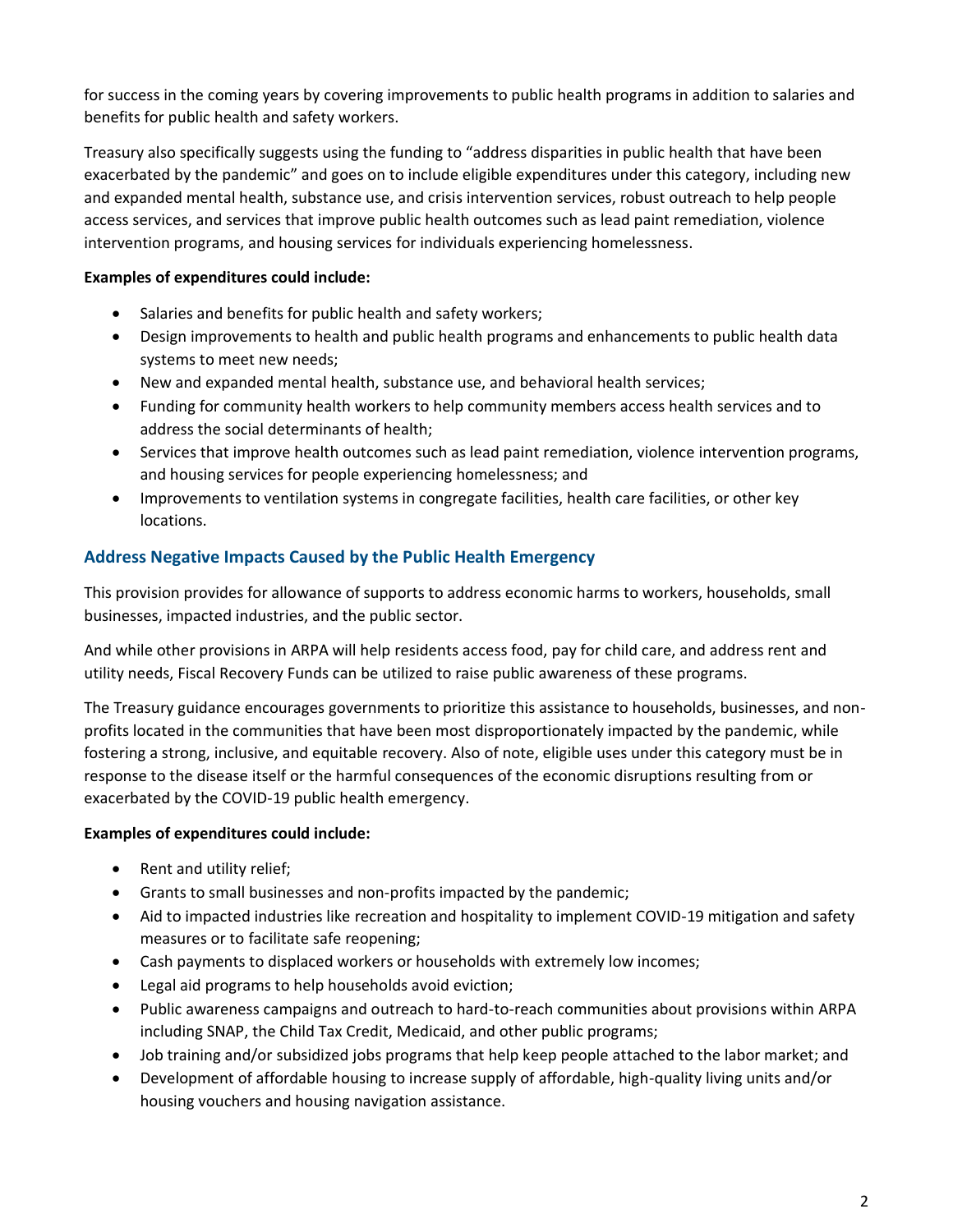## **Replace Lost Public Sector Revenue**

This provision allows governments to use ARPA funds to cover the cost of public and government services to the extent of their reduction in revenue experienced due to the pandemic. A methodology for calculating lost revenue is contained in the Interim Final Rule. Over 7,600<sup>5</sup> state and local workers in West Virginia have lost their jobs due to the economic impacts of the pandemic, and this funding could help restore those jobs. In addition to restoring lost jobs, local governments should use the Fiscal Recovery Funds to avoid additional layoffs and funding cuts to position schools and other public services for a strong recovery. This category of funding allows both provision of government services and maintenance or pay-as-you-go funding of infrastructure projects and environmental remediation.

#### **Examples of expenditures could include:**

- Replacing revenue lost due to the pandemic using the methodology outlined in the Interim Final Rule;
- Rehiring public sector workers who were laid off due to the pandemic;
- Covering salaries and benefits of public sector workers to avoid additional layoffs due to pandemicrelated revenue shortfalls; and
- Conducting needed maintenance or pay-as-you go infrastructure projects and environmental remediation.

#### **Provide Premium Pay for Essential Workers**

This provision allows governments to offer additional support to those who have and will continue to bear the greatest health risks because of their service in critical infrastructure sectors, including health care workers, first responders, grocery and retail service workers, etc. Essential work eligible under this category is defined as "work involving regular in-person interactions or regular physical handling of items that were also handled by others."

Treasury guidance allows for "premium" pay of up to \$13/hour on top of regular pay. This premium pay can be retrospective to cover work performed since the beginning of the pandemic and can also be used for work performed going forward through the eligible period. Essential workers are disproportionately people of color and women, so supporting these workers with premium pay and other benefits can help to address longstanding inequities that were worsened by the pandemic.

#### **Examples of expenditures could include:**

• Premium pay or bonuses to essential workers including staff at nursing homes, hospitals, and home care settings; workers at farms, food production facilities, grocery stores, and restaurants; janitors and sanitation workers; truck drivers, transition staff, and warehouse workers; public health and safety staff; child care workers, educators, and other school staff; and social service and human services staff.

#### **Invest in Water, Sewer, and Broadband Infrastructure**

This provision allows funding to be utilized to make necessary investments to improve access to clean drinking water, support wastewater and stormwater infrastructure, and expand access to broadband internet. In order for a water or sewer project to be eligible, it must be one that can receive assistance through existing Environmental Protection Agency (EPA) revolving funds. These investments are desperately needed in our state, especially in low-income areas and communities of color where infrastructure needs have not been prioritized.

<sup>5</sup> O'Leary, Sean. The Case Against Austerity, [https://wvpolicy.org/wp-content/uploads/2020/12/WVCBP-Austerity-Brief-](https://wvpolicy.org/wp-content/uploads/2020/12/WVCBP-Austerity-Brief-Dec.-2020.pdf)[Dec.-2020.pdf.](https://wvpolicy.org/wp-content/uploads/2020/12/WVCBP-Austerity-Brief-Dec.-2020.pdf)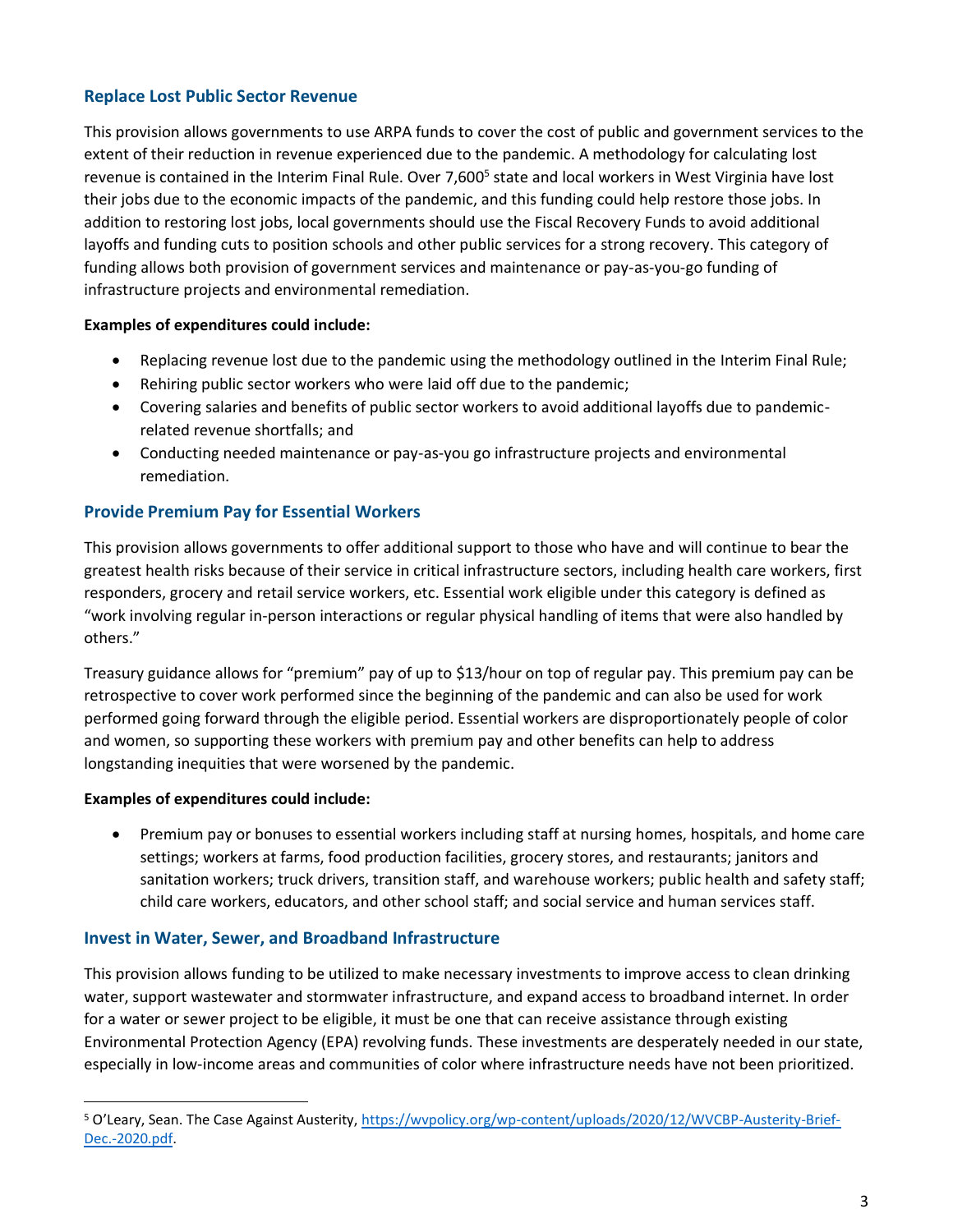Localities should invest Fiscal Recovery Funds with a priority of overcoming infrastructural neglect and inequities in Black and brown communities and rural areas. Treasury encourages governments to use strong labor standards including community benefit agreements that offer wages at or above the prevailing wage and to utilize local hire provisions for any such projects.

#### **Examples of expenditures could include:**

- Improving drinking water infrastructure by building or upgrading facilities and transmission, distribution, and storage systems, including replacement of lead service lines;
- Consolidating or establishing drinking water systems including construction of publicly owned treatment infrastructure; and
- Expanding broadband in locations that are unserved or underserved with prioritization of broadband networks owned by or affiliated with local governments, non-profits, and co-operatives — providers with less pressure to turn profits and with a commitment to serving entire communities.

# **Local Citizen Input Must Be Prioritized**

In its guidance, Treasury explicitly "urges state, territorial, tribal, and local governments to engage their constituents and communities in developing plans to use these payments, given the scale of funding and its potential to catalyze broader recovery and rebuilding."

Cities, municipalities, counties, and states should create channels to collect public input on their community's needs prior to crafting spending plans for Fiscal Recovery Funds. This could include public meetings, surveys, citizen advisory committees, and other means of gathering public input. Once an initial proposal is crafted, the public should again have the opportunity to weigh in on the overall plans for these funds.

# **Spending Choices to Avoid**

The American Rescue Plan has the power to do immense, long-term good for communities, but that power could be lost if governments fail to utilize it to specifically help the people struggling due to the pandemic. Governments should spend their Fiscal Recovery Funds in ways that help the people who need it most and reduce racial and economic inequities.

States cannot use ARPA funds to:

- Deposit into a rainy day fund or other reserves;
- Deposit into a pension fund;
- Pay off debt or settle legal disputes; or
- Fund general infrastructure projects (beyond broadband, water, and sewer). However, states can use funding for infrastructure projects that respond to a specific public health need (e.g., lead abatement projects in low-income areas). They can only use the funds for other more general infrastructure projects if they are allotted to their lost revenue due to the pandemic